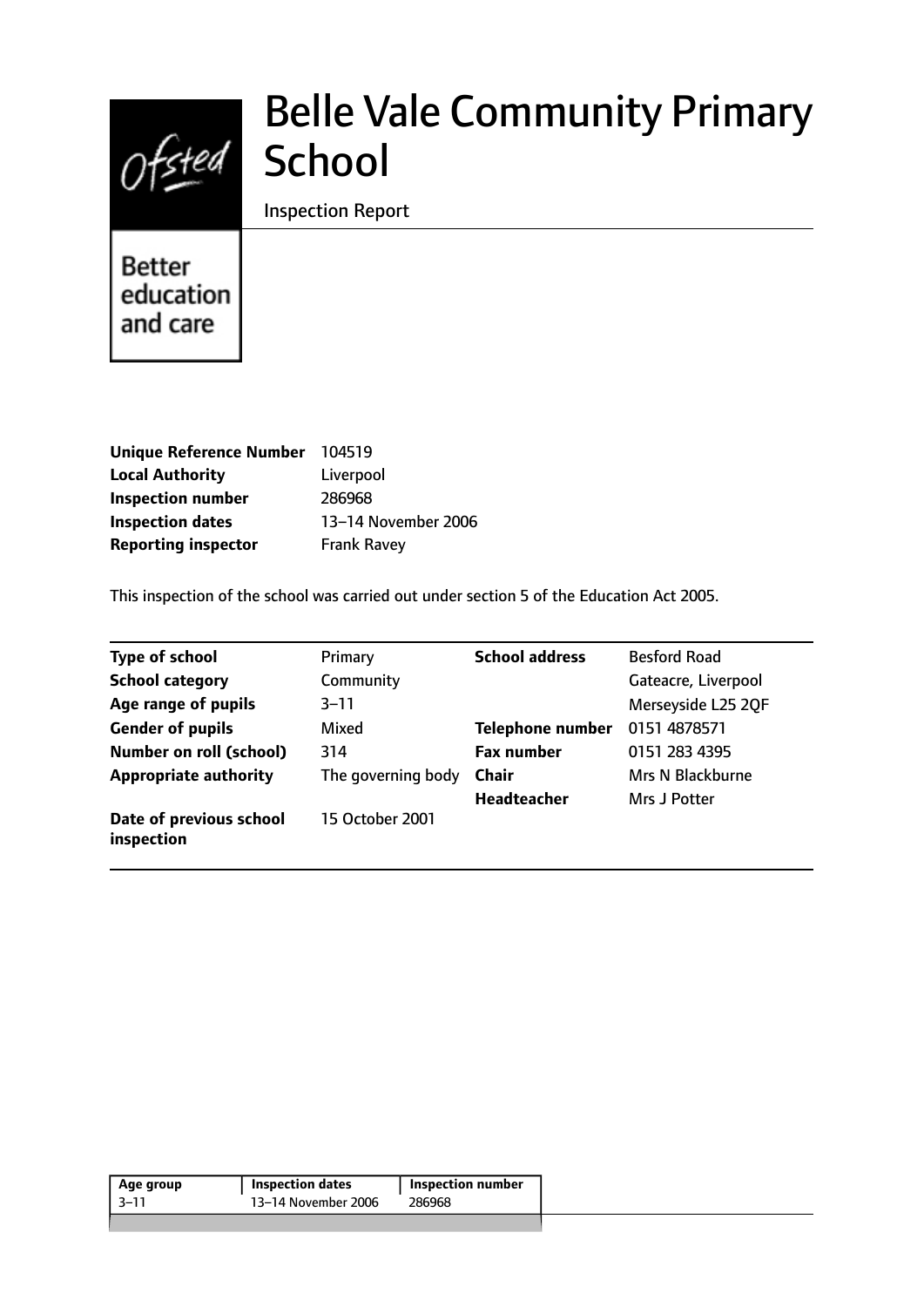© Crown copyright 2006

Website: www.ofsted.gov.uk

This document may be reproduced in whole or in part for non-commercial educational purposes, provided that the information quoted is reproduced without adaptation and the source and date of publication are stated.

Further copies of this report are obtainable from the school. Under the Education Act 2005, the school must provide a copy of this report free of charge to certain categories of people. A charge not exceeding the full cost of reproduction may be made for any other copies supplied.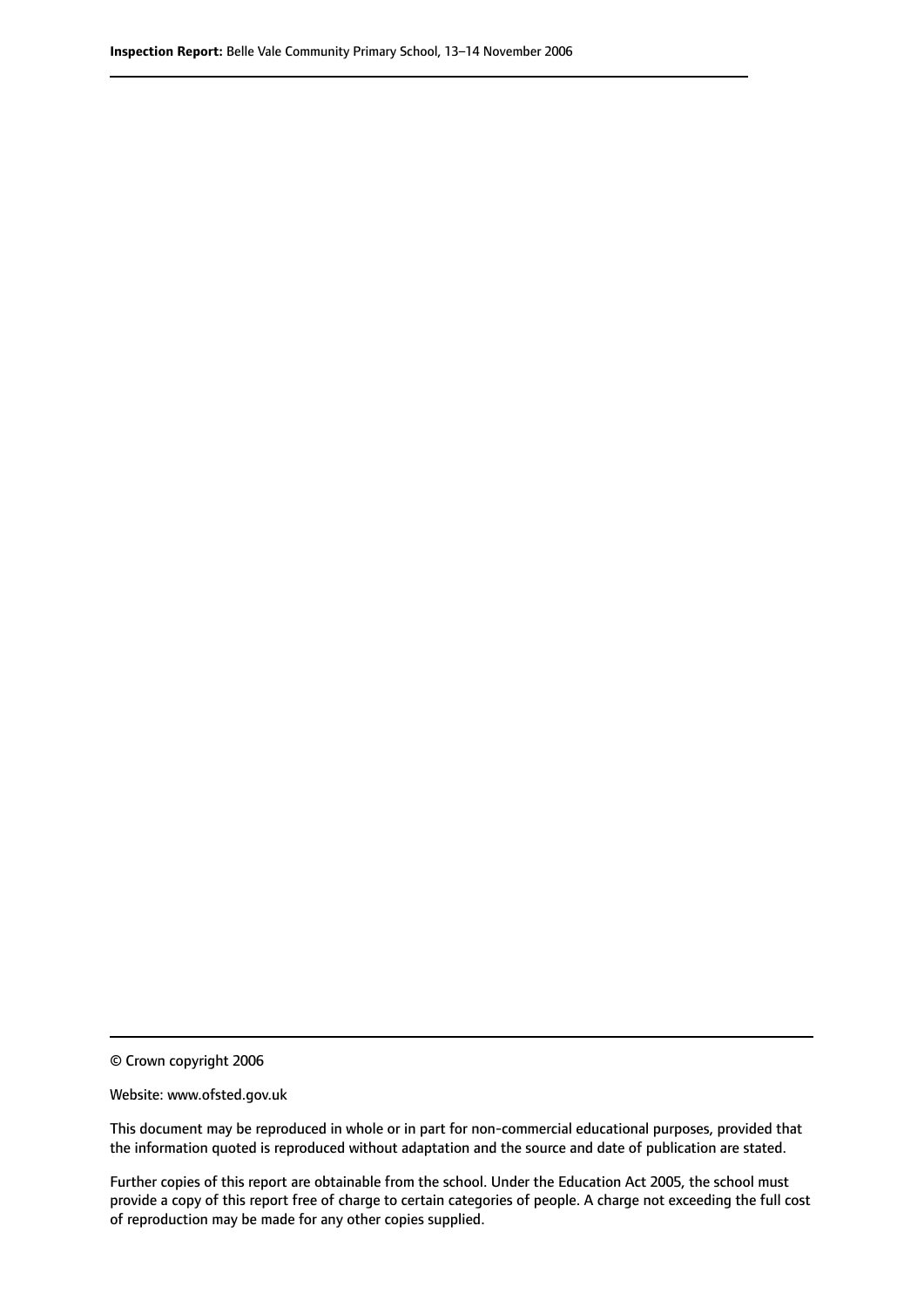### **Introduction**

The inspection was carried out by three Additional Inspectors.

### **Description of the school**

This larger than average school serves an outer city area that has a significant degree of social disadvantage. The proportion of pupils entitled to free school meals is well above average and many more pupils than usual are identified as having learning difficulties. Nearly all pupils are White British and nearly all speak English as their mother tongue. The number of pupils on roll is falling, in common with other schools in the area. The school has a Basic Skills and a Healthy School Award.

### **Key for inspection grades**

| Grade 1 | Outstanding  |
|---------|--------------|
| Grade 2 | Good         |
| Grade 3 | Satisfactory |
| Grade 4 | Inadequate   |
|         |              |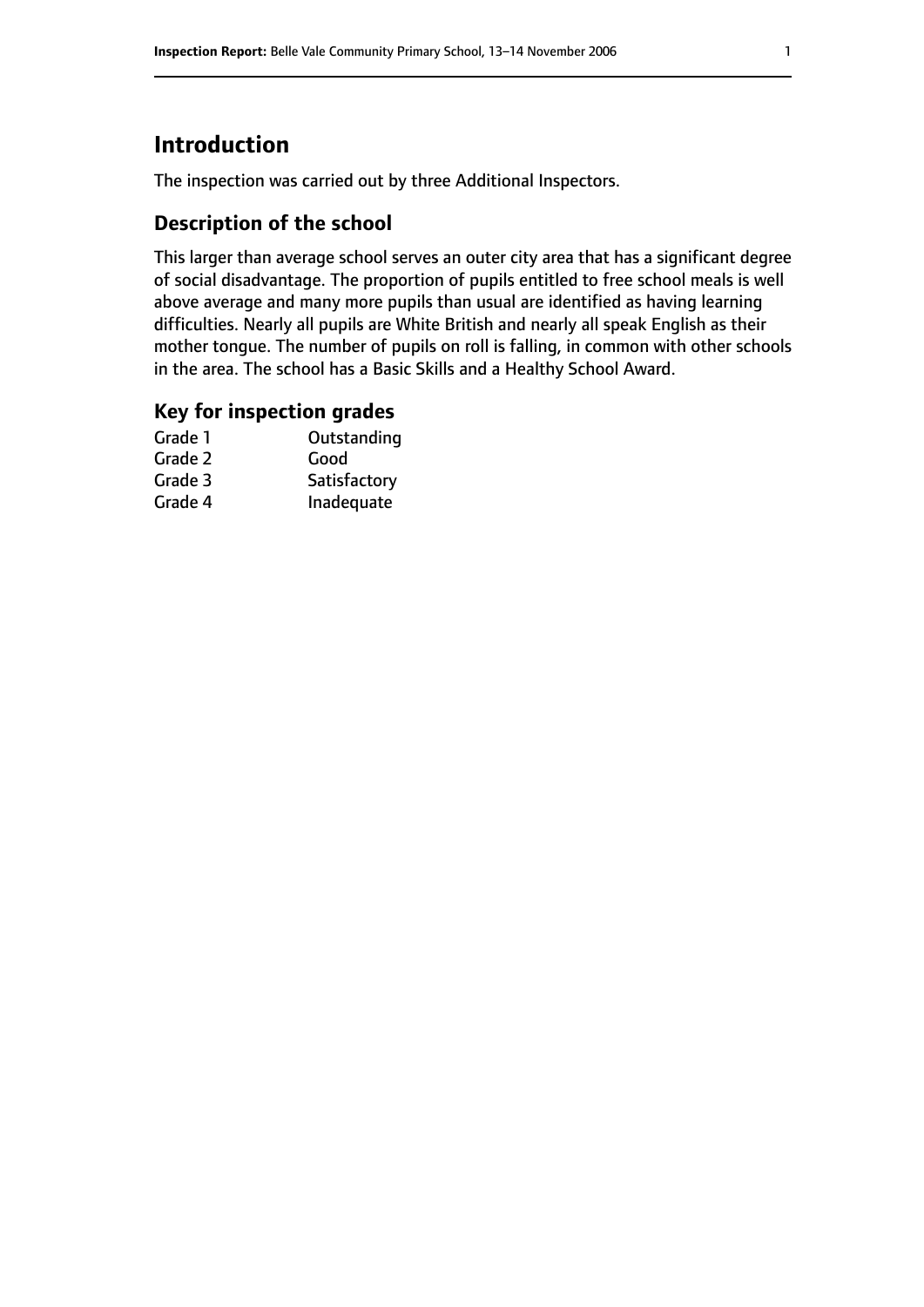### **Overall effectiveness of the school**

#### **Grade: 3**

This is a satisfactory school with some good features. It works well in partnership with parents and outside agencies to help pupils overcome any barriers to learning they have. The large majority of parents think highly of it.Children start Nursery with below average skills. They make satisfactory progress through the Foundation Stage and as a result are working towards the learning goals expected of this age when they start Year 1. Progress through the Foundation Stage is no better than satisfactory because the Foundation Stage curriculum is not sufficiently stimulating and teaching sometimes is not focused sufficiently on how to move children's learning on. When pupils leave Year 6, standards are still below average although, given their starting points, pupils make satisfactory progress overall and their achievement is satisfactory. In recent years, standards at Belle Vale have risen at much the same rate as they have done nationally but the school is not closing the gap between its standards and those across the country. This is mainly because standards in mathematics, in particular, are too low. More able pupils do not achieve as well as they should in English, mathematics and science. These pupils often do not receive work that challenges them to learn well. In contrast, pupils with learning difficulties make good progress and achieve well because the school's provision for them is good. The variations in the effectiveness of teaching mean that, although there is some good teaching in the school, overall the quality of teaching and learning is satisfactory.

The school achieves good outcomes for its pupils in their personal development. Pupils behave well. They develop a good understanding of how to live healthy lifestyles and how to contribute to the well-being of others. Relationships throughout the school are good and the result of this shows in the way pupils enjoy school. The good range of activities outside lessons contributes to pupils' enjoyment of school and helps enrich the curriculum. However, the quality of curriculum remains satisfactory overall because more able pupils are not as well catered for as they should be and provision in the Foundation Stage is only satisfactory. A notable feature of the school's provision is the good care it gives its pupils. This helps pupils to feel safe and valued. Attendance had been low in recent years but has improved significantly thanks to the school's good efforts.Leadership and management have significant strengths in the way they promote pupils' personal and social development, in the quality of care provided and in the support for pupils with learning difficulties. Overall the quality of leadership and management is satisfactory as, despite these strengths, the school does not yet enable all groups of pupils to achieve as well as they should. A great deal of effort is put into checking the quality of the school's work and planning to improve it. As yet this is not sufficiently well focused on the few key areas that will really move the school forward. The school has a reasonably accurate view of its performance but does not yet measure improvement sharply enough in relation to pupils' progress and the standards they achieve. The steady improvement in standards over recent years and the school's understanding of its strengths and weaknesses indicate satisfactory capacity to improve.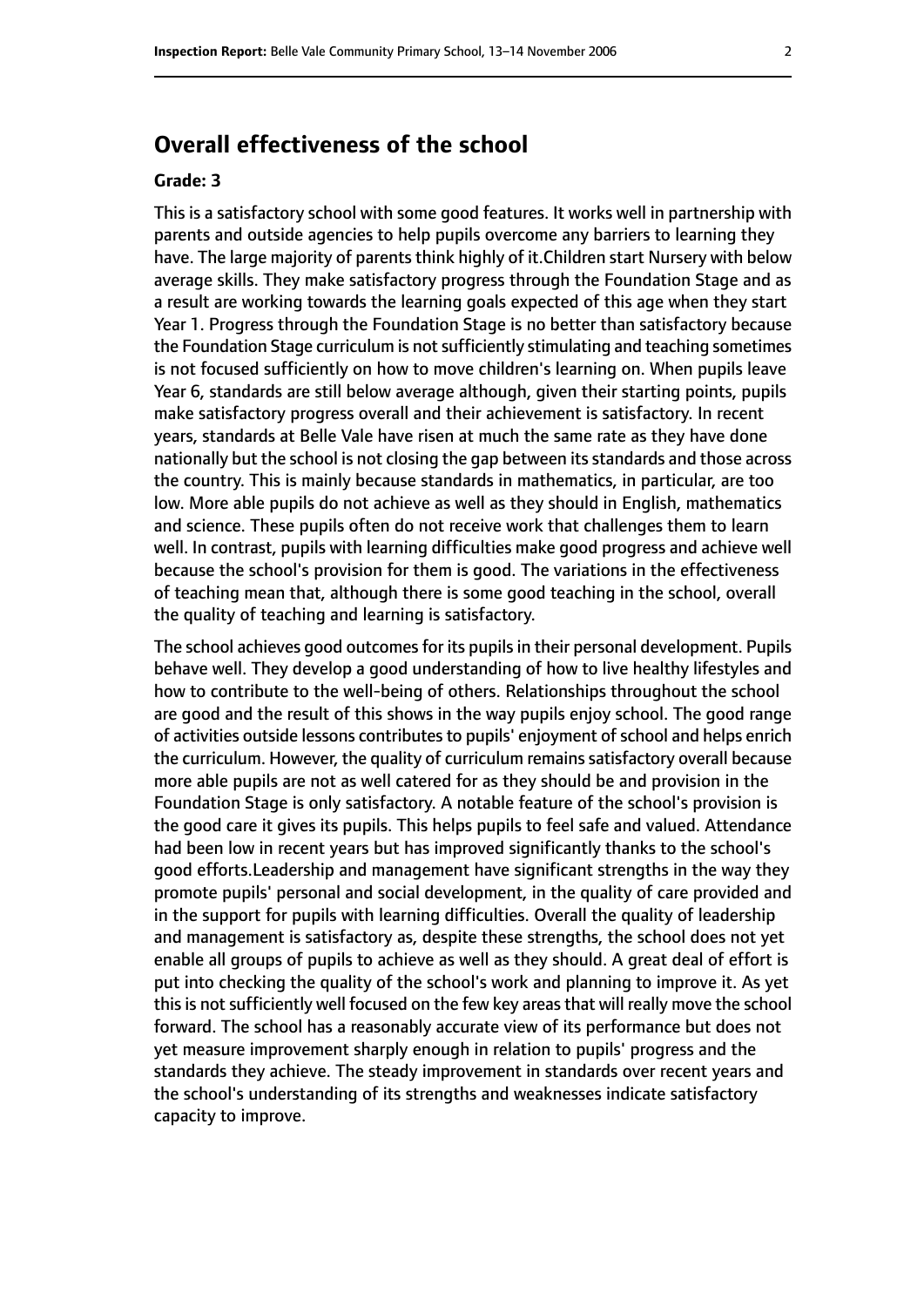#### **What the school should do to improve further**

- Raise standards in mathematics in Years 1 to 6.
- Provide a greater and more consistent level of challenge for more able pupils to enable them to achieve as well as they should in English, mathematics and science.
- Improve provision in the Foundation Stage so that children make good progress.
- Focus and work on the few key priorities that will improve the school and measure success in terms of the outcomes for pupils.

### **Achievement and standards**

#### **Grade: 3**

Children start school with below average language and personal and social skills. Although they settle into school well and make good early progressin developing their personal and social skills, their overall progress through the Foundation Stage is satisfactory. There is sometimes a lack of purpose in the learning activities in which they engage, especially those in which they are allowed the freedom to find out things for themselves. In Years 1 to 6, pupils' achievement and progress are satisfactory overall but vary between different groups of pupils. Those with learning difficulties make good progress because they are given good support in lessons, but more able pupils often do not receive work that is well designed to meet their learning needs. As a result, they do not achieve as well as they should. This is evident in the lower than average numbers reaching high levels in national tests and assessments. Whilst the school succeeds in getting most of its Year 6 pupils to the nationally expected standard, it does not enable enough of the more able to achieve beyond this.

### **Personal development and well-being**

#### **Grade: 2**

Pupils' personal development and well-being are good. The school has a clear vision for implementing the principles of 'Every Child Matters' and the outcomes for pupils show that this is being translated successfully into practice. Good relationships between pupils and staff contribute significantly to pupils' good behaviour, good attitudes to work and enjoyment of school. The strong emphasis placed on developing healthy lifestyles is evident in pupils' understanding of what it means to live a healthy life and from the way they tuck into the healthy choices offered at lunch time! They are keen to contribute to others' well-being, for example through contributing to charities. Pupils enjoy opportunities to develop work-related skills, for example, by helping design stalls for the schools' Summer Fayre. Spiritual, moral, social and cultural development is good. Pupils respond well to opportunities to work together and are proud of the achievements of their school 'house teams'. They show satisfactory awareness of cultures other than their own. Very good cooperation with the local authority has seen significant improvements in attendance in the past year.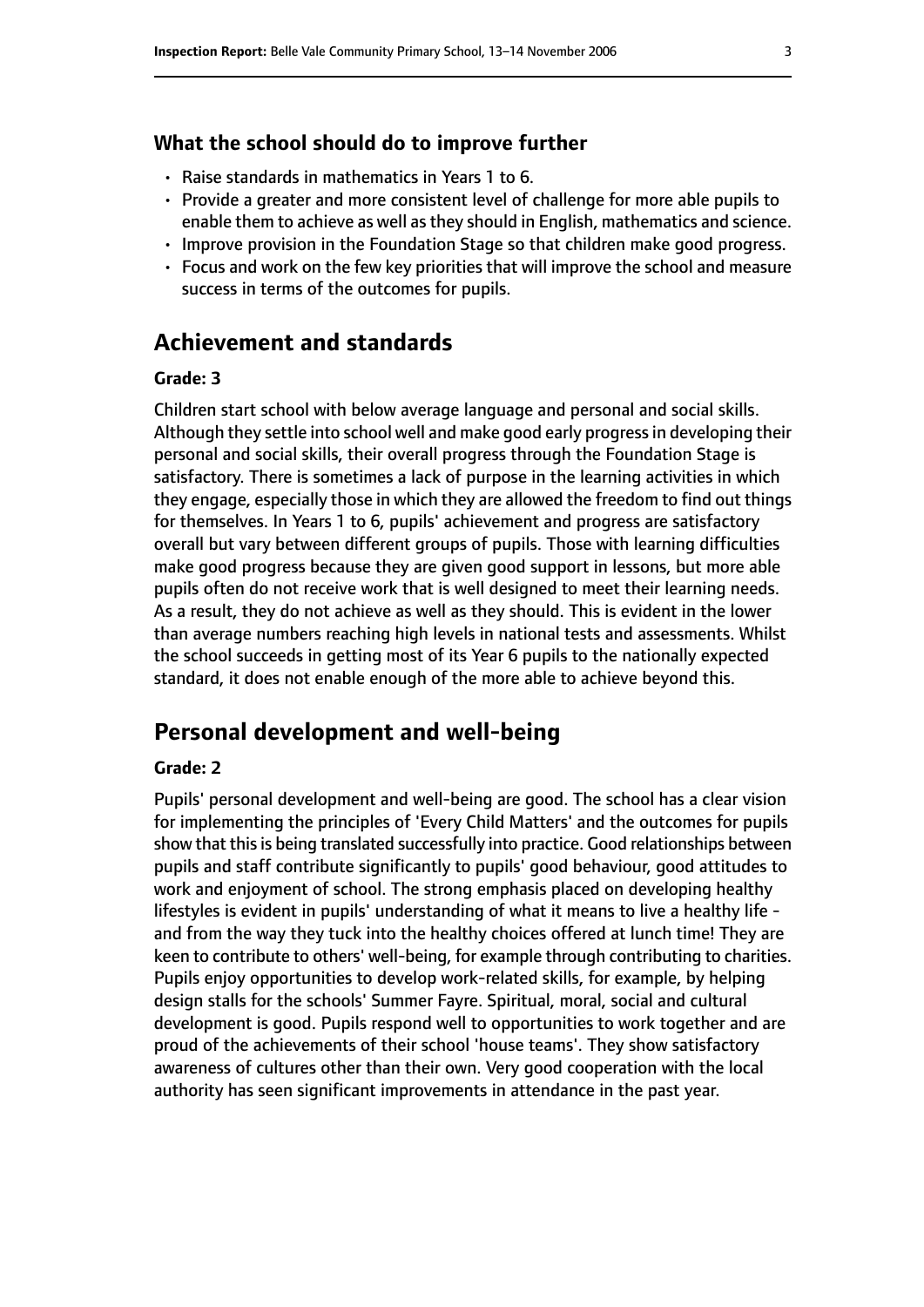### **Quality of provision**

#### **Teaching and learning**

#### **Grade: 3**

Teaching promotes good relationships and results in pupils being keen to learn. Teachers manage pupils' behaviour well. All this means that a good climate for learning is created. However, teaching generally is more successful in promoting the learning of pupils with learning difficulties than the more able. Very similar tasks are sometimes provided for most pupils, resulting in the more able not being sufficiently challenged. Even when different tasks are provided, these do not always stretch the brightest pupils as much as they should. Where teaching is most effective, these pupils are given work that stretches them. Good teaching is more evident in Years 3 to 6 than in other parts of the school. Teachers mark pupils' work regularly and are beginning to use the school's recently revised marking system to good effect to praise good work and point out how to improve further. However, this is not yet done consistently.

#### **Curriculum and other activities**

#### **Grade: 3**

The curriculum succeeds well in meeting pupils' personal and social needs, including a strong programme to promote healthy living. Pupils with learning difficulties are well catered for. Their individual learning plans are clear and easy to follow and this helps staff provide the right learning activities for these pupils. However, in the Foundation Stage, the opportunities provided for children to learn independently are not as well planned as they should be and this restricts progress. Similarly, the curriculum in Years 1 to 6 does not provide as well as it should for more able pupils. Pupils talk enthusiastically about the various activities that enrich and extend the curriculum. They support extra-curricular activities well, with the school providing a good balance of arts, sports and academic activities for them. The school's commitment to the arts is reflected in these clubs and in its preparation to achieve an Artsmark award. In this it has paid good attention to an issue raised by the previous inspection.

#### **Care, guidance and support**

#### **Grade: 3**

Care, guidance and support are satisfactory overall. The school pays good attention to caring for its pupils. Pupils say they feel safe in school and are confident that adults will help and advise them. Child protection procedures are in place and the school takes the proper steps to ensure all staff are cleared to work with children. A parent accurately summed up the school's success in caring for its pupils by saying, 'The school is very welcoming and the teachers are always ready to listen and sort out any problems promptly.' The individual learning plans for pupils with learning difficulties are very clear and this makes it easy to check progress. Vulnerable pupils are supported with sensitivity. However, the support provided for more able pupils is not sufficient to help them achieve as well as they should. The school is working hard to improve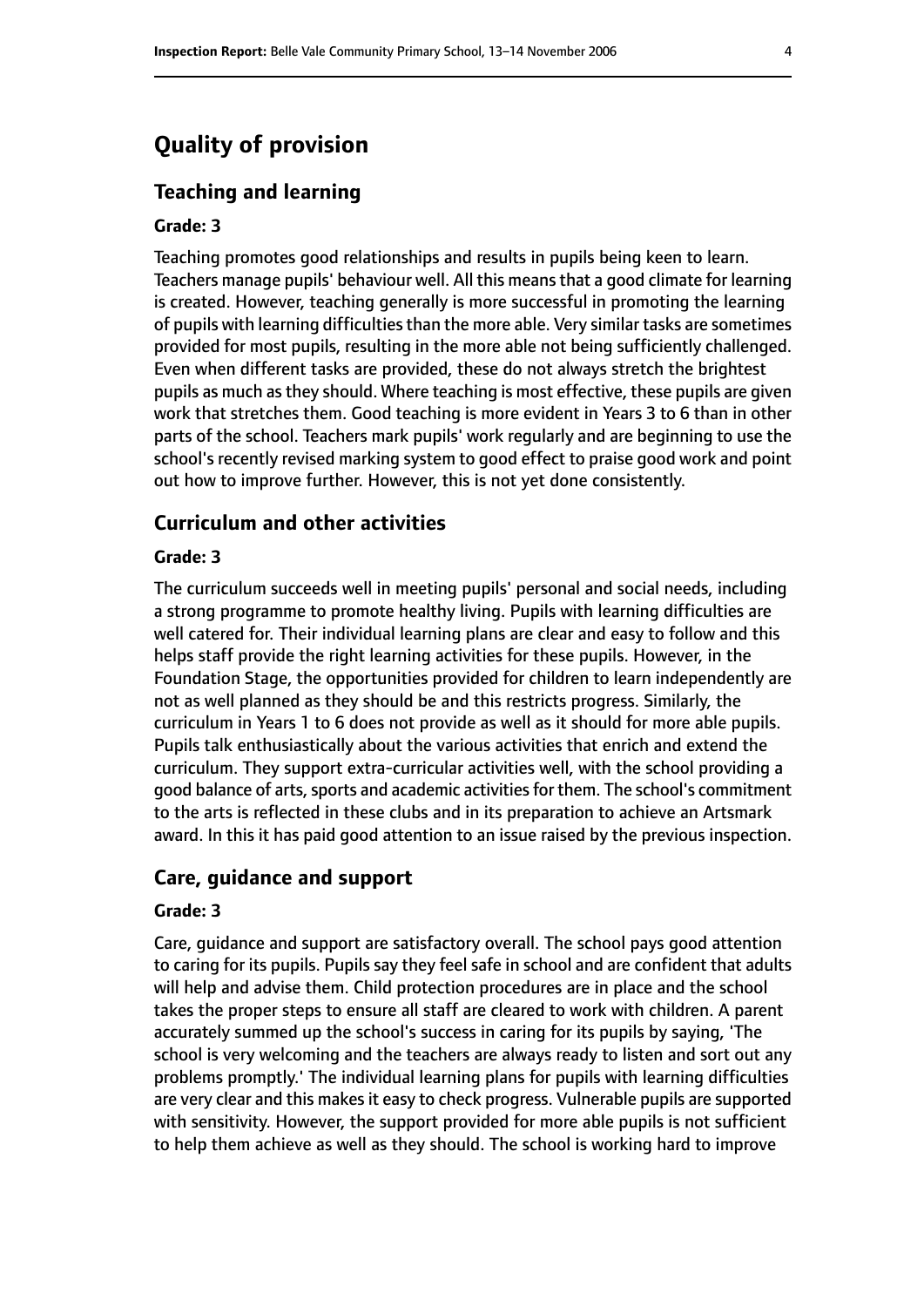the academic quidance it provides for pupils This is satisfactory overall, but new systems to help pupils improve further are not implemented consistently.

### **Leadership and management**

#### **Grade: 3**

The headteacher, staff and governors show strong commitment to providing pupils with a caring environment in which their personal and social development flourishes. That commitment is also there for pupils' academic development but the same degree of success has not yet been achieved. The school's commitment to helping all pupils get the best out of their education is exemplified by the success it achieves for pupils with learning difficulties and by the very good care taken of vulnerable pupils. However, it is not yet succeeding in raising standards sufficiently in mathematics or getting the best out of its most able pupils. It recognises this. In partnership with the local authority, great effort has gone into checking performance but the school's plan for improvement does not concentrate closely enough on those few key priorities that will really move it on, or identify precisely enough what improvement will look like in terms of the standards pupils achieve and the progress they make. The governing body is knowledgeable ands supportive but does not yet provide a sharp enough challenge to school managers to give the necessary spur to improvement.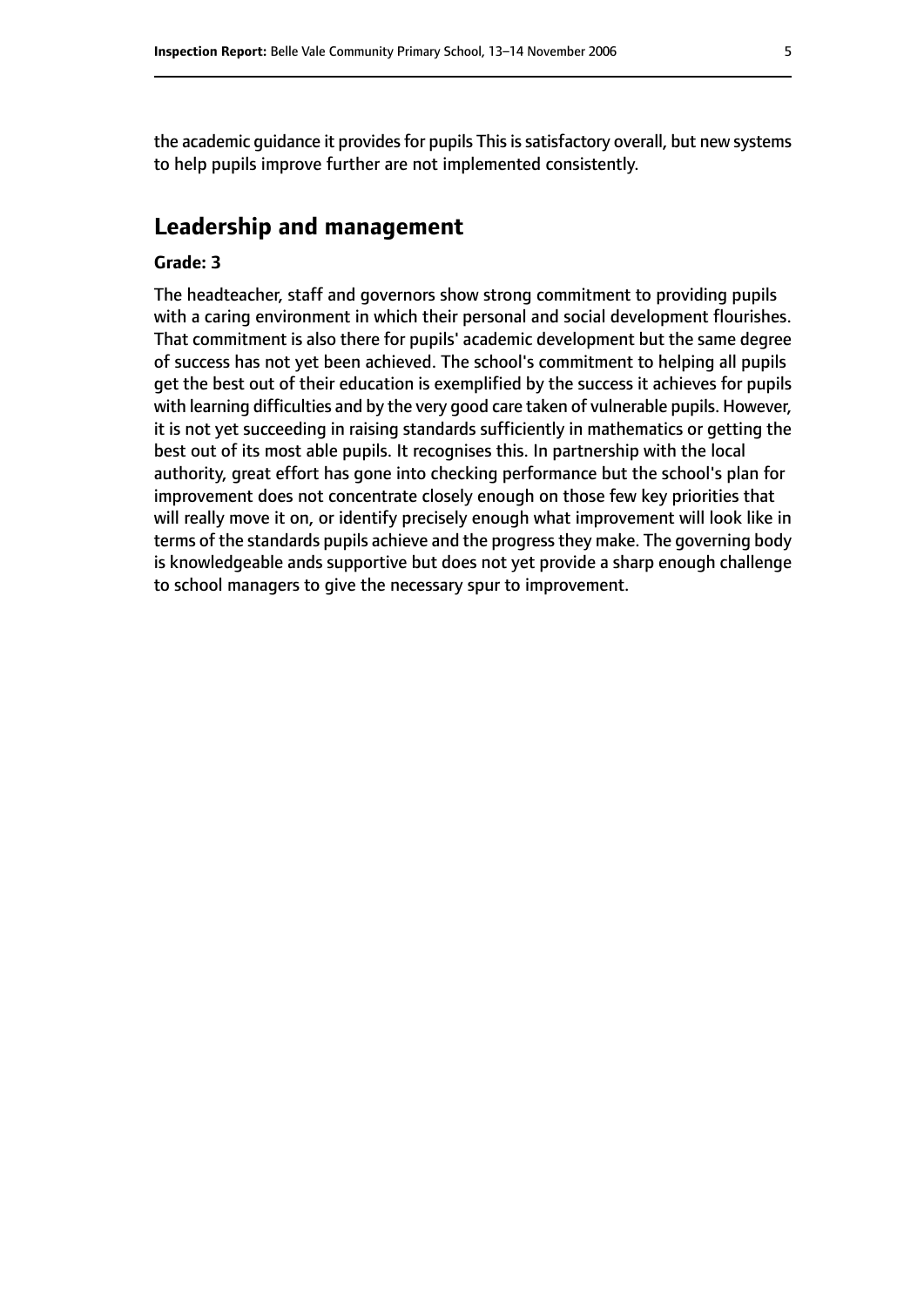**Any complaints about the inspection or the report should be made following the procedures set out inthe guidance 'Complaints about school inspection', whichis available from Ofsted's website: www.ofsted.gov.uk.**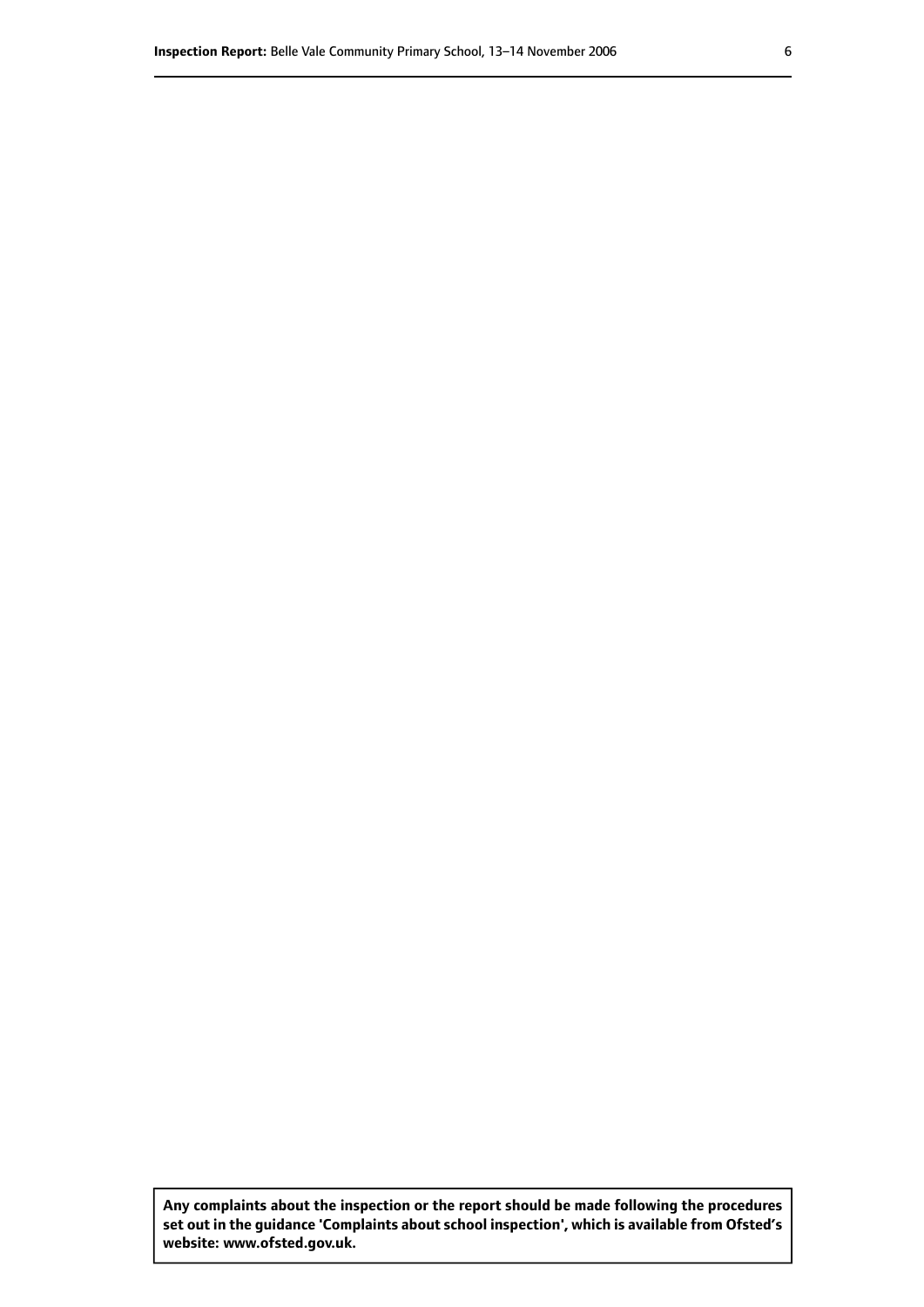### **Inspection judgements**

| Key to judgements: grade 1 is outstanding, grade 2 good, grade 3 satisfactory, and grade 4 | <b>School</b>  |
|--------------------------------------------------------------------------------------------|----------------|
| inadeauate                                                                                 | <b>Overall</b> |

### **Overall effectiveness**

| How effective, efficient and inclusive is the provision of education, integrated<br>care and any extended services in meeting the needs of learners? |     |
|------------------------------------------------------------------------------------------------------------------------------------------------------|-----|
| How well does the school work in partnership with others to promote learners'<br>well-being?                                                         |     |
| The quality and standards in the Foundation Stage                                                                                                    |     |
| The effectiveness of the school's self-evaluation                                                                                                    |     |
| The capacity to make any necessary improvements                                                                                                      |     |
| Effective steps have been taken to promote improvement since the last<br>inspection                                                                  | Yes |

### **Achievement and standards**

| How well do learners achieve?                                                                               |  |
|-------------------------------------------------------------------------------------------------------------|--|
| The standards <sup>1</sup> reached by learners                                                              |  |
| How well learners make progress, taking account of any significant variations between<br>groups of learners |  |
| How well learners with learning difficulties and disabilities make progress                                 |  |

### **Personal development and well-being**

| How good is the overall personal development and well-being of the<br>learners?                                  |  |
|------------------------------------------------------------------------------------------------------------------|--|
| The extent of learners' spiritual, moral, social and cultural development                                        |  |
| The behaviour of learners                                                                                        |  |
| The attendance of learners                                                                                       |  |
| How well learners enjoy their education                                                                          |  |
| The extent to which learners adopt safe practices                                                                |  |
| The extent to which learners adopt healthy lifestyles                                                            |  |
| The extent to which learners make a positive contribution to the community                                       |  |
| How well learners develop workplace and other skills that will contribute to<br>their future economic well-being |  |

### **The quality of provision**

| How effective are teaching and learning in meeting the full range of the<br>learners' needs?          |  |
|-------------------------------------------------------------------------------------------------------|--|
| How well do the curriculum and other activities meet the range of needs<br>and interests of learners? |  |
| How well are learners cared for, guided and supported?                                                |  |

 $^1$  Grade 1 - Exceptionally and consistently high; Grade 2 - Generally above average with none significantly below average; Grade 3 - Broadly average to below average; Grade 4 - Exceptionally low.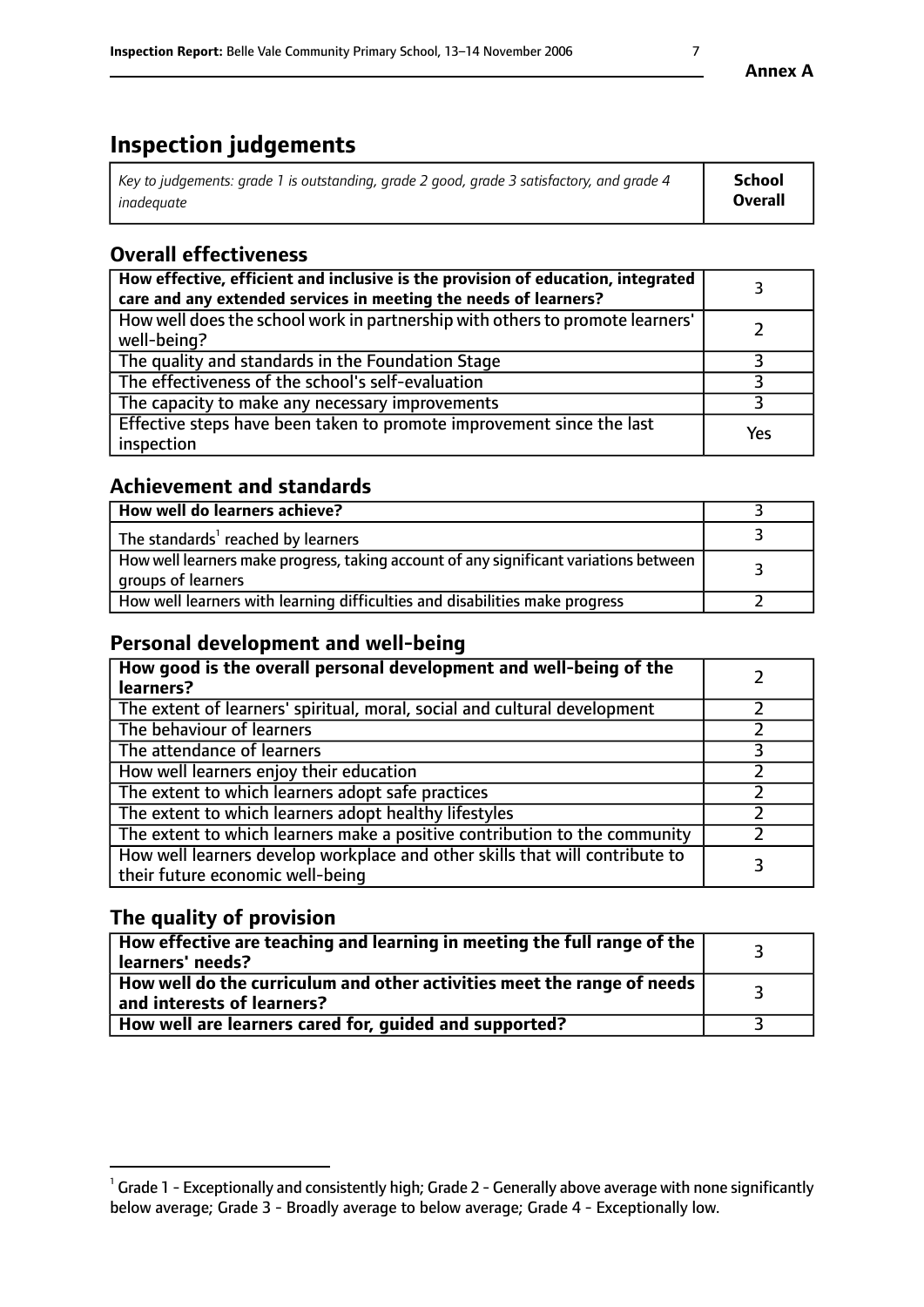## **Leadership and management**

| How effective are leadership and management in raising achievement<br>and supporting all learners?                                              | 3         |
|-------------------------------------------------------------------------------------------------------------------------------------------------|-----------|
| How effectively leaders and managers at all levels set clear direction leading<br>to improvement and promote high quality of care and education |           |
| How effectively performance is monitored, evaluated and improved to meet<br>challenging targets                                                 | 3         |
| How well equality of opportunity is promoted and discrimination tackled so<br>that all learners achieve as well as they can                     |           |
| How effectively and efficiently resources, including staff, are deployed to<br>achieve value for money                                          | 3         |
| The extent to which governors and other supervisory boards discharge their<br>responsibilities                                                  | 3         |
| Do procedures for safequarding learners meet current government<br>requirements?                                                                | Yes       |
| Does this school require special measures?                                                                                                      | No        |
| Does this school require a notice to improve?                                                                                                   | <b>No</b> |